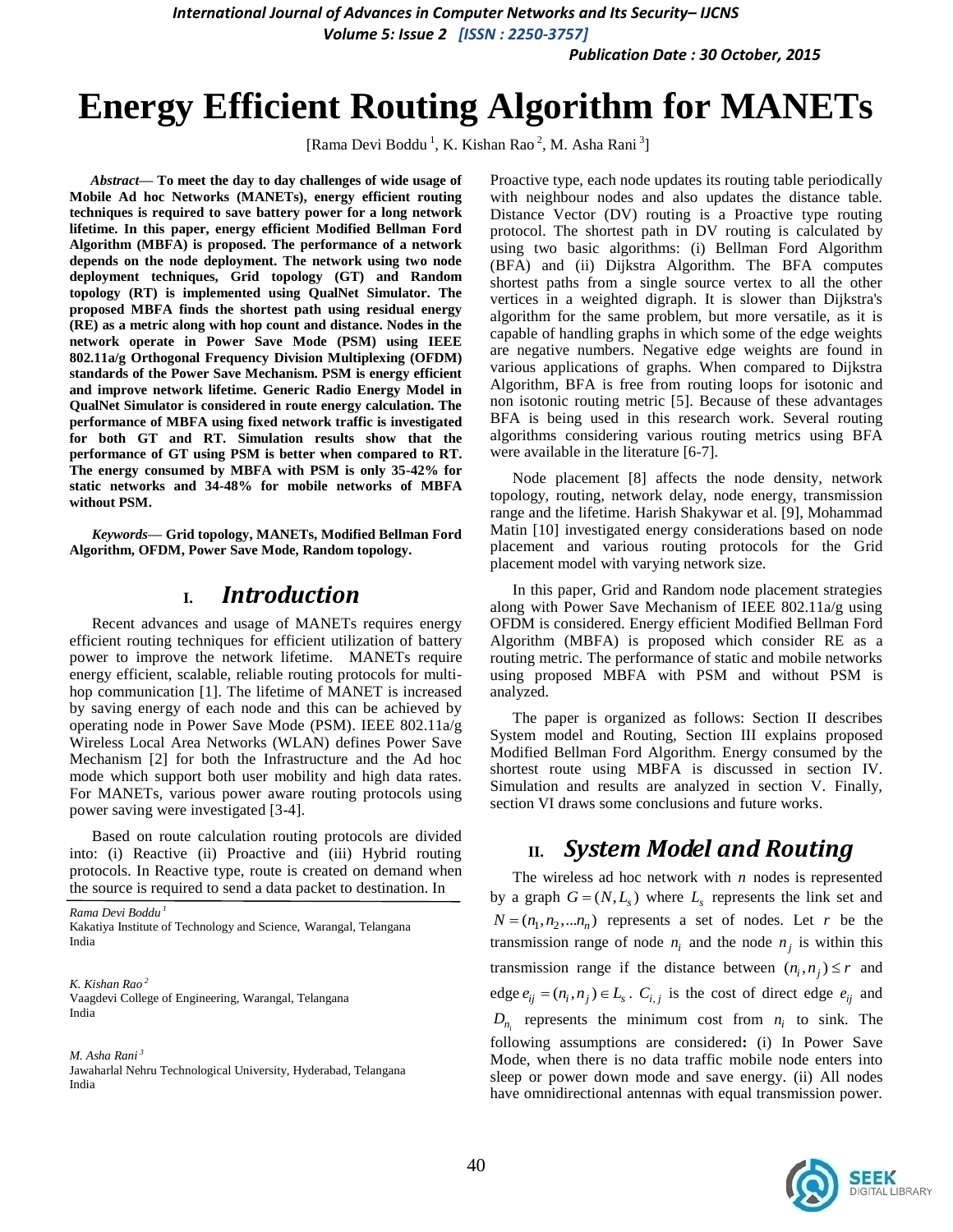#### *Publication Date : 30 October, 2015*

(iii) All links between nodes are bidirectional. The iterative steps to find the shortest path in Distributive BFA is given by

$$
D_{n_i}^{h+1} = \min_{m \in \mathbb{N}} [C_{m,n_i} + D_m^h],
$$
 with initial conditions:

$$
D_1^h = 0 \text{ for all } h \text{ , } D_{n_i}^0 = \infty \text{ for all } i \neq 0 .
$$

 $i = 1, 2, \dots, n$  and  $h = 0, 1, 2, \dots$  represents iteration value.

Distributive BFA terminates when  $D_n^h = D_n^{h-1}$  $D_{n_{i}}^{h} = D_{n_{i}}^{h-1}$  .

# **III.** *Modified Bellman Ford Algorithm*

The proposed MBFA considers RE as a metric in addition to the hop count, distance and destination sequence of the routing table in the Distributive BFA. The implementation steps of MBFA are given below:

At the start of the simulation (Initialization step) all nodes are configured with a Distributive BFA and all nodes start broadcasting the route advertisement packets until each node gets the short distance to reach another node. In the same process the nodes communicate with the physical layer to get the energy of the respective node and that energy will be included in the routing table as a metric in its own route entry. The nodes whose change in Battery Capacity greater than the threshold value is not considered for routing to avoid frequent link failures due to battery leakage. The battery discharge loss and energy consumed by the processor are to be included in energy calculation. The above process continues until all the nodes include their energy in their routing table. When a source node wants to send a data packet to the destination node, it consults its routing table and finds the shortest route towards the destination. While forwarding the data packet, it calculates the energy of the route by summing the individual energies of all the nodes in the route. As the simulation continues to run, the nodes get discharged gradually so that nodes will update their energy periodically with the help of route update packets in which each node will include its updated energy as one field and broadcast to other nodes, where other nodes will include the updated energy in their routing table for each node. Thus, finally all the nodes are aware of the energies of all other nodes.

# **IV.** *Energy Calculation*

MANET can be implemented by using IEEE 802.11 a/g standards. The transmitter and receiver circuit of a node using IEEE 802.11 a/g OFDM physical layer is shown in Figure 1. All nodes operate in multi modes (active, sleep, idle) using IEEE 802.11 Power Save Mechanism.

Let us consider a packet of L bits is transmitted in a maximum time T and time spent in active mode ( $T_{on}$ ), sleep mode ( $T_{sp}$ ), idle mode ( $T_{idle}$ ). The time spend by the transceiver in active mode is  $T_{on} \leq T$ .  $T_{on}$  represents the time spent in active mode during transmission ( $T_{tx}$ ) or reception  $(T_{rx})$  or both  $T_{on} = T_{tx} + T_{rx}$ .

The transmission period T can be given [4] by

$$
T = T_{on} + T_{sp} + T_{idle}. \tag{1}
$$



Figure 1. *Transmitter and receiver circuit using OFDM Physical layer*

In this section, the following representations are considered: Local transmission distance  $(d_m)$ , path loss coefficient ( $\alpha'$ ), transmitter antenna gain ( $G<sub>t</sub>$ ), receiver antenna gain  $(G_r)$ , link margin  $(M_l)$ , receiver noise figure  $(N_f)$ , average energy per bit required for given BER  $(E_b)$ , system bit rate  $(R_b)$ , carrier wavelength  $(\lambda)$ , maximum drain efficiency ( $\eta_{\text{max}}$ ), peak-to- average power ration  $(\xi), \eta = \frac{\eta_{\text{max}}}{\xi}$  $=\frac{\eta_{\text{max}}}{\xi}$  and  $\alpha = \frac{\xi}{\eta} - 1$  $=$   $\frac{5}{2}$  – 1. The powers consumed by the various blocks are: mixer ( $P_{mix}$ ), a synthesizer ( $P_{syn}$ ), transmitting filter ( $P_{\text{fit}}$ ), receiving filter ( $P_{\text{fit}}$ ), analog-todigital (A/D) converter (  $P_{ADC}$  ), digital-to-analog (D/A) converter ( $P_{DAC}$ ), an intermediate frequency amplifier ( $P_{IFA}$ ).

Let  $P_t$ ,  $\alpha P_t$ ,  $P_{ct}$ ,  $P_{cr}$  represents transmitted signal power, amplifier power, circuit power at the transmitter, circuit power at the receiver respectively and can be given [11] by

$$
P_{t} = \frac{(4\pi)^{2} d_{m}^{\alpha'} M_{t} N_{f}}{G_{t} G_{r} \lambda^{2}} \overline{E}_{b} R_{b} .
$$
 (2)

$$
P_{ct} = P_{mix} + P_{syn} + P_{filt} + P_{DAC} \,.
$$
 (3)

$$
P_{ct} = P_{mix} + P_{syn} + P_{filt} + P_{DAC}
$$
\n
$$
P_{cr} = P_{mix} + P_{syn} + P_{LNA} + P_{filt} + P_{IFA} + P_{ADC}
$$
\n(4)

The power consumed in active mode during transmission  $(P_{tx})$  can be calculated [12] by

$$
P_{tx} = P_t + \alpha P_t + P_{ct} = (1 + \alpha)P_t + P_{ct} = \frac{\xi}{\eta} P_t + P_{ct}.
$$
 (5)

The power consumed in active mode during reception  $(P_{rx})$  can be given [12] by

$$
P_{rx} = P_{cr} \,. \tag{6}
$$

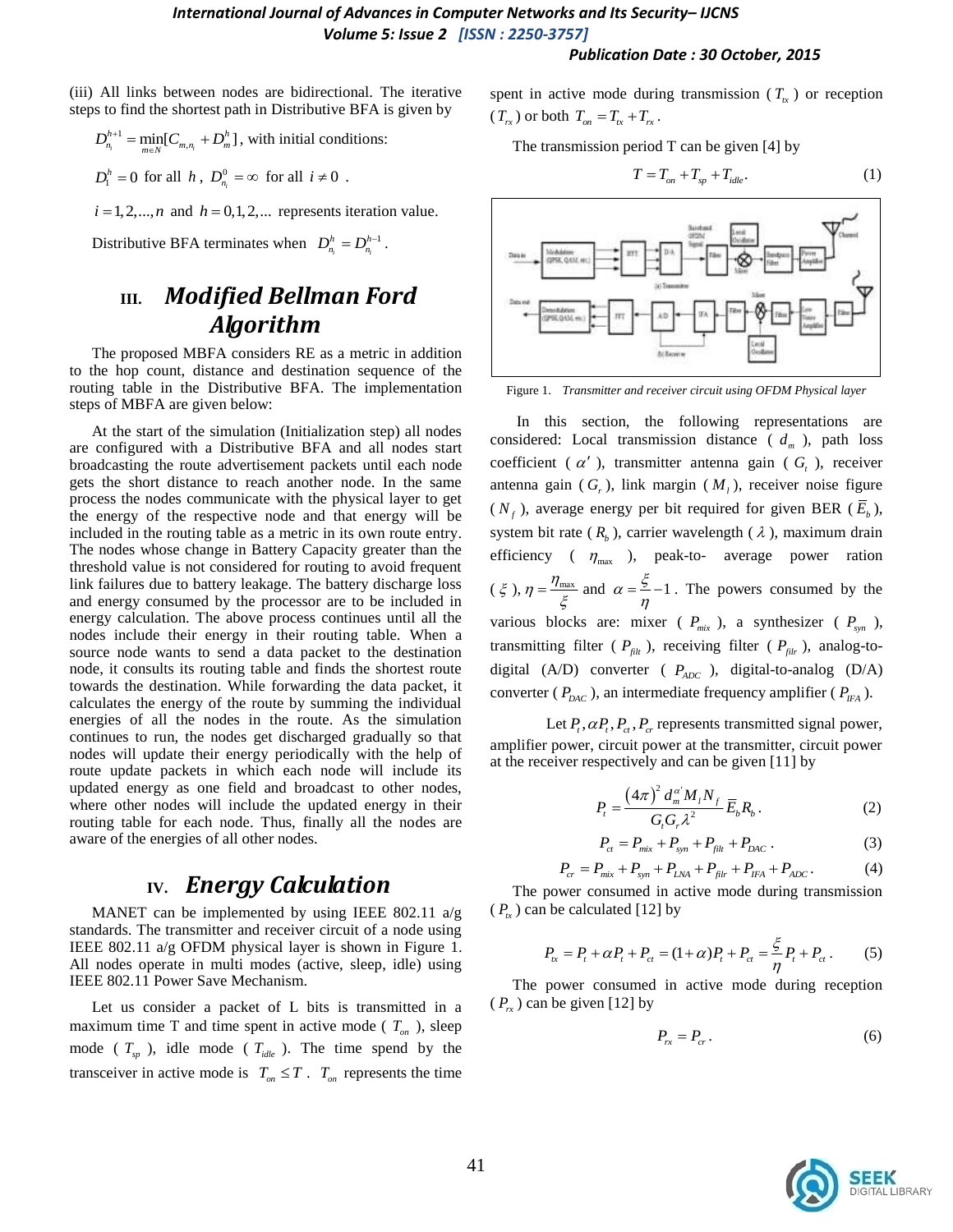#### *Publication Date : 30 October, 2015*

### *A. Residual Energy at a Node*

Let  $E_k^i$  represents initial energy of a node  $n_k$ , the energy consumed by at node  $n_k$  for transmitting ( $E_k^{Tx}$ ) or receiving  $(E_k^{Rx})$  L bits are given [13] by

$$
E_k^{Tx} = P_{ix}T_{ix} = \frac{\xi}{\eta}P_t + P_{ci}.
$$
 (7)

$$
E_k^{Rx} = P_{rx} T_{rx} = P_{cr} T_{rx} . \t\t(8)
$$

After transmitting L bits, the RE ( $E_k^R$ ) at a node  $n_k$  is given [13] by

$$
E_k^R = \begin{cases} E_k^i - E_k^{Tx} \\ E_k^i - E_k^{Rx} \end{cases} \tag{9}
$$

### *B. Total Energy Consumed per Cycle*

The total energy consumed at node  $n_k$  to transmit L bits in a cycle of a period (T) includes energy consumed in active mode by the transceiver at the radio frequency stage, idle and sleep modes, energy consumed at the baseband stage for signal processing or at CPU ( $E^{CPU}$ ), battery discharge loss ( $E^{Bat}$ ), DC-DC converter losses ( $E^{DC}$ ) and can be expressed as<br>  $E_k = P_{on} T_{on} + P_{sp} T_{sp} + P_{idle} T_{idle} + E^{CPU} + E^{Bat} + E^{DC}$ .

$$
E_k = P_{on} T_{on} + P_{sp} T_{sp} + P_{idle} T_{idle} + E^{CPU} + E^{Bat} + E^{DC}. \tag{10}
$$

$$
E_k = P_{on} T_{on} + P_{sp} T_{sp} + P_{idle} T_{idle} + E^{CPU} + E^{Bat} + E^{DC}.
$$
 (10)  

$$
E_k = P_{tx} T_{tx} + P_{rx} T_{rx} + P_{sp} T_{sp} + P_{idle} T_{idle} + E^{CPU} + E^{Bat} + E^{DC}.
$$
 (11)

RE at a node  $n_k$  after one cycle T is given by

$$
E_k^R = E_k^i - E_k \,. \tag{12}
$$

## *C. Total energy consumed by the shortest route using MBFA*

Let  $n_1(n_0, n_1, \ldots, n_z)$  represent the selected nodes in the shortest route using  $n_0, n_z$  represents the source, destination nodes respectively and Z represents the number of hops. The total energy consumed per cycle by the shortest path using MBFA includes energy consumed by the transceiver, CPU energy, battery discharge loss, DC-DC converter losses. The total energy consumed per cycle by the shortest route through the node's  $n_l$  ( $n_{l_0}, n_{l_1}, ..., n_{l_z}$ ) using

MBFA having Z hops can be expressed as  
\n
$$
E_T = \sum_{l=0}^{Z-1} [(E_l^{Tx} + E_{l+1}^{Rx})] + \sum_{l=0}^{Z} \left[E_l^{idle} + E_l^{CPU} + E_l^{Bat} + E_l^{DC}\right].
$$
\n(13)  
\nwhere  $E_l^{idle} = P_{idle} T_{idle}$  at node  $n_l$  and  $P_{sp} \approx 0$  (neglected).

# **V.** *Simulation and Results*

The scenario in 1000 square meter area for two different GT and RT are considered with different node densities 15,30,45,60. The simulation parameters used are: battery capacity 120 mAh, 64-QAM modulation, group mobility speed 2 m/s, path loss coefficient 2.3, transmit power 100 mW, receive power 130 mW, idle power 120 mW, initial node energy 6480 J and 1.2 Ahr with 1.5 V battery, radio range 217 - 402 m, data packet size 512 bytes, radio frequency 2.4 GHz, bandwidth 20 KHz, simulation time 3000 s. Under each topology experiment with a fixed and mobile network is tested for a fixed traffic network with PSM and without PSM to analyze the energy efficiency of the network using MBFA. In QualNet Simulator, PSM of operation is already being implemented (inbuilt). So we have used the default parameters relating to PSM: Beacon interval 200 TUs, ATIM interval 20 TUs where 1 Time Unit (TU) is 1024 µs. The BER Reception model is considered in all the test cases which is a basis for cooperative routing. Finally, for all the test cases the results are summarized and plotted. Generic Radio Energy Model in QualNet [14] is used for energy calculation with power consumption of mixer 30.3 mW, filter 2.5 mW, synthesizer 50 mW, LNA 20 mW, D/A converter 15.4 mW, A/D converter 14 mW, IFA 3 mW.

The performance of Distributive BFA and MBFA without PSM is compared [13] for varying network traffic. From the simulation results, it is observed the performance of MBFA is better when compared to Distributive BFA. The impact of mobility and Power Save Mechanism using GT and RT with different network sizes 15, 30, 45 and 60 is investigated. From the results it is observed that, the performance of a static network is better compared to the mobile network and static network has more Residual Battery Capacity (RBC).

In this paper, the network with the fixed traffic condition using MBFA is considered for research. The performance of MBFA for Multiple Sources and Multiple Destinations (MSMD) with Fixed Network Traffic (FNT) using 3 Sources and 3 Destinations is plotted below.

*Total Packets Received:* The total number of packets received using MBFA with and without PSM is plotted in Fig. 2. In a fixed traffic network, the available routes increase when the size of the network increases and the proposed algorithm select the best route to transmit the packet. Hence, as the size of the network increases the number of packets received in MBFA increases due to the best optimal path selection as shown in Figure 2. The number of packets received for GT is more than RT. Due to node mobility the number of packets is reduced and the number of packets received in the static network is more than the mobile network. In GT, the number of packets received is more compared to RT.



Figure 2. *Total Packet Received verses Number of nodes in MBFA with FNT*

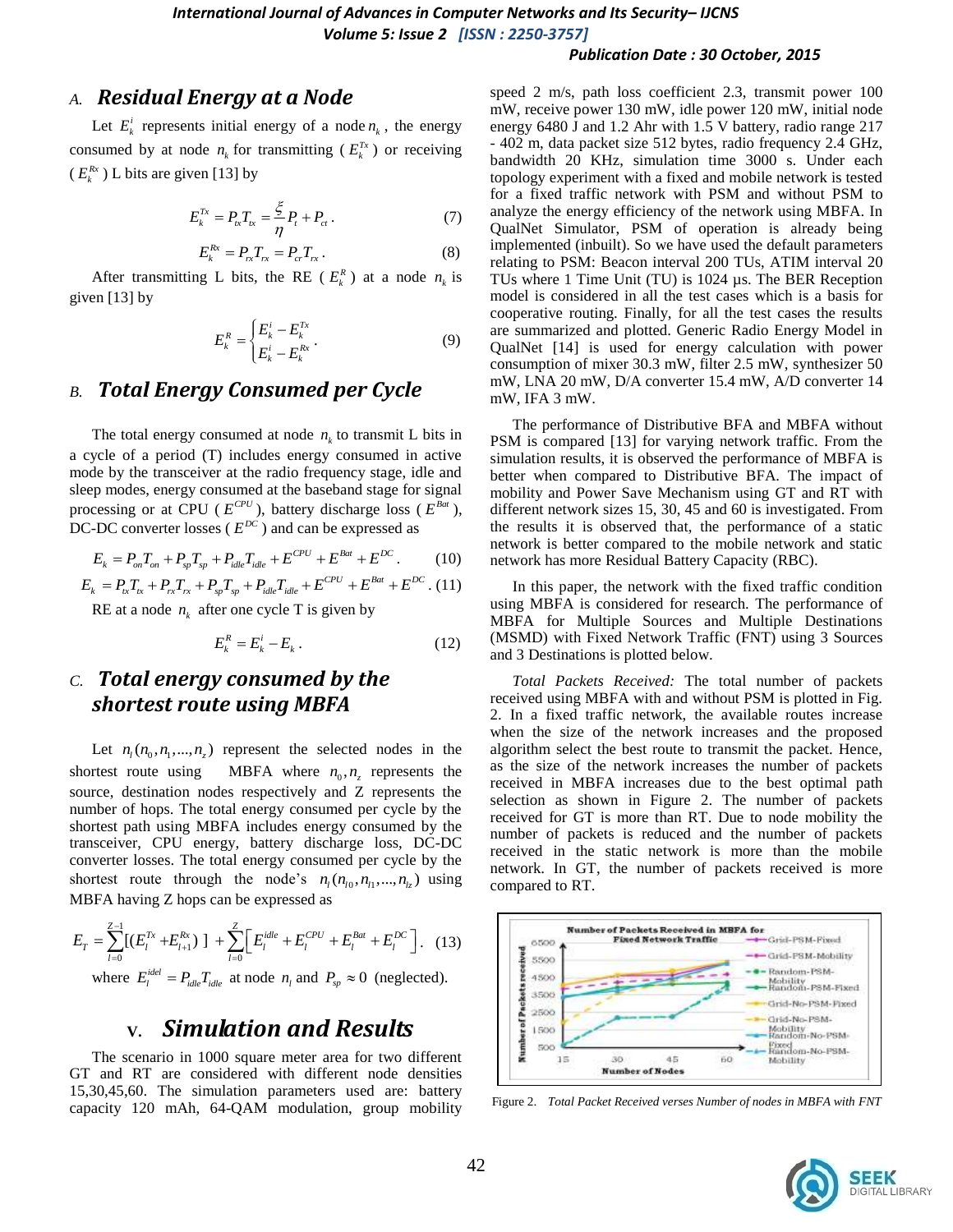### *International Journal of Advances in Computer Networks and Its Security– IJCNS Volume 5: Issue 2 [ISSN : 2250-3757]*

#### *Publication Date : 30 October, 2015*

*Average End-to-End Delay:* It is a measure of the average time taken for a packet to be transmitted across a network from Source to Destination. The possible routes increase with the number of nodes and MBFA selects an optimal route to forward the packet. The fixed traffic network using MBFA without PSM has less delay as shown in Figure 3. In MBFA, as the network size increases the end-to-end delay increases with PSM as shown in Figure 4. Static and mobile networks with PSM have more delay compared to without PSM.



Figure 3. Delay verses Number of nodes in MBFA without PSM for FNT



Figure 4. *Delay verses Number of nodes in MBFA with PSM for FNT*

*Average Jitter:* The variation of the inter-arrival times between the two successive packets received is defined as the average jitter. An average jitter in MBFA with and without PSM for the fixed network traffic is shown in Figure 5 and Figure 6. Average jitter is more for both static and mobile networks with PSM compared to without PSM.



Figure 5. *Average Jitter verses Number of nodes in MBFA for without PSM* 

*Energy consumed in MBFA with Fixed Network Traffic:* The energy consumed for the GT and RT with PSM and without PSM for a fixed network traffic is shown in the Figure 7. As the size of the network increases the MBFA finds optimal route to forward the packet and the energy consumption will decrease. In GT, the mobile network consumes more energy due to mobility of nodes. The GT and RT using MBFA without PSM consume more energy compared to with PSM. In PSM nodes will enter into sleep mode and save energy. The energy consumed by MBFA with PSM is only 35-42% for static networks and 34-48% for mobile networks of without PSM.

For the static network, energy consumed using MBFA for GT is less when compared to RT and GT has more RE compared to RT. In GT, the static network has a more RBC compared to the mobile network. The transmitted energy consumed depends on the distance between the nodes and increase with distance. In GT, mobility of the node increases the distance between the nodes, which increase the transmitted energy. Hence, the static network has more RBC when compared to the mobile network. A Random Way Point Mobility Model is used for mobility. The performance of a GT is better compared to RT and the static network has a more RBC compared to the mobile network. Some packets are lost in a mobile network due to node mobility and the performance degrades further using PSM.



Figure 6. *Average Jitter verses Number of nodes in MBFA for PSM*



Figure 7. *Energy Consumed in MBFA using Fixed Network Traffic*

# **VI.** *Conclusions*

Using QualNet, the performance of static and mobile nodes for with and without Power Save Mode in Grid and Random topologies using proposed Modified Bellman Ford Algorithm is evaluated for different network sizes.

For fixed network traffic, the routes available in a network increases with the increase in network size and the packet is forwarded in Modified Bellman Ford Algorithm through the best optimal energy efficient path. The number of packets